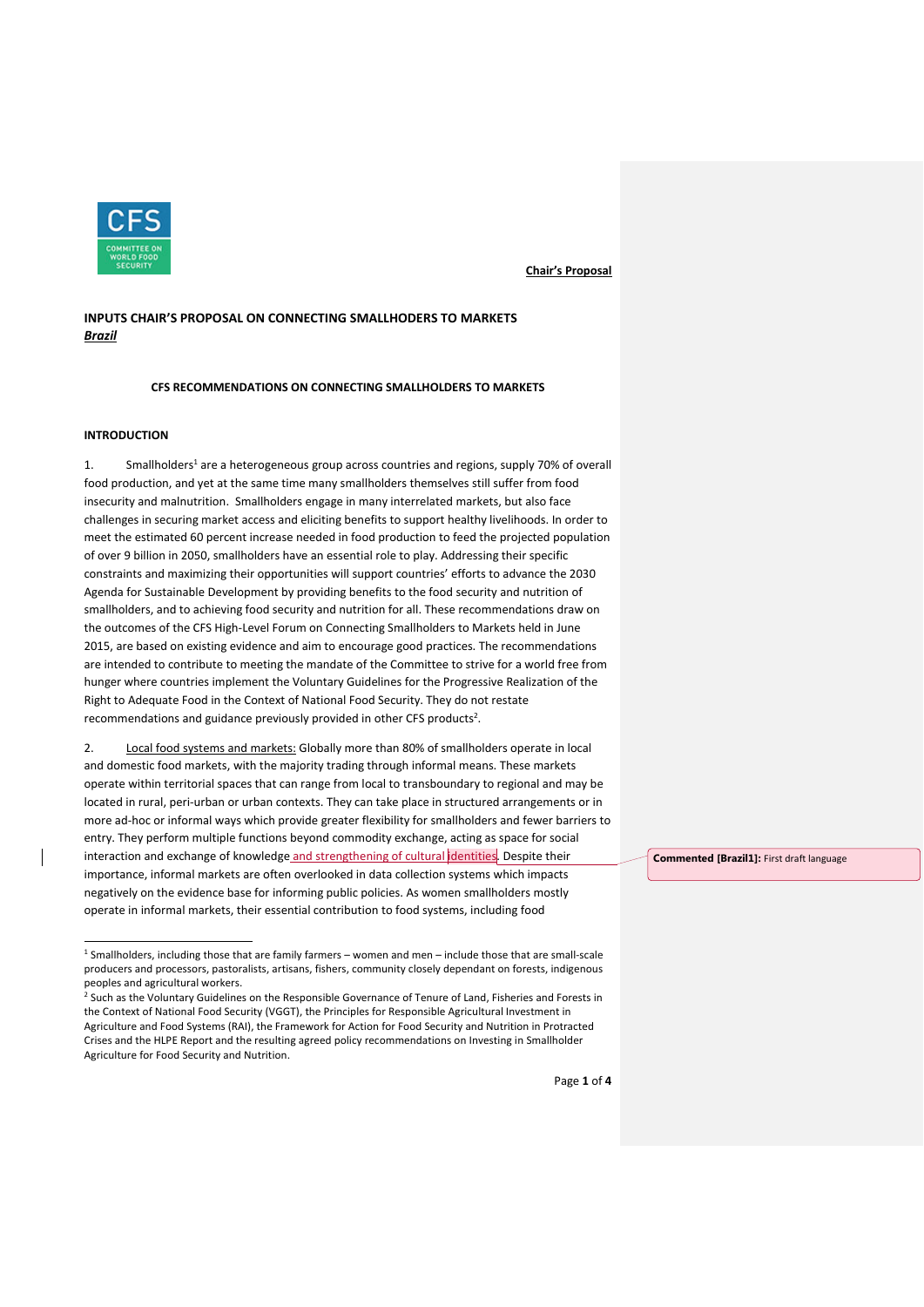

distribution, and economic growth remains largely invisible in trade and development policy-making processes and they face particular barriers.

3. International markets: In addition to informal and local markets, many smallholders are engaged in export markets which present particular opportunities and challenges for them. They can provide the potential for higher value and engagement with corporate buyers who can facilitate access to financial resources, capacity building and training for smallholders as part of their investment along the value chain. Conversely, smallholders may also face challenges in meeting export market safety or sustainability standards and may be vulnerable to disadvantageous contracts or conditions from international off-takers. Women smallholders may be even more vulnerable and face additional constraints as a result of lower access to productive resources and/or inclusion in decision-making.

4. Nutrition: Smallholder households are both buyers and suppliers of food and are vulnerable to malnutrition due to a variety of reasons. These include limited income, partial reliance on own production which may not include a diverse range of foods, limited time available for adequate caring and feeding practices, and limited access to rural public goods, including health and educational services. Smallholders can play an important role in maintaining the connection between consumers and the source of food production. When market access is not matched with appropriate pre and post-harvest handling, storage and transportation facilities, there may be food loss and quality issues that, together with lack of information and knowledge about standards, good practices and food safety, may affect the nutritional quality of food.

Institutional procurement: Institutional procurement programmes are important tools for connecting smallholders to markets. They can link producers to structured demand for agricultural products which canand help smallholders to plan and diversify production and provide a more predictable income, including for those in vulnerable situations due to conflict. But to To be effective and avoid distorting effects, they these programmes need to be well-targeted, properly coordinated and, have transparent and participatory procedures and consider the need for graduation strategies. Lack of predictable demand and payment, or complexity and rigidity in procedures can create barriers for smallholders. who may find it difficult to meet institutional buyers' requirements.

6. Smallholders in transition: The economic, social, environmental and political landscape in which most smallholders are operating is changing faster than ever before. Climate change, demographic pressures and changes, urbanization, the increase in the prevalence of conflicts and internally displaced people and refugees, higher incomes and changing diets, the growth of cities in rural areas and larger market towns present both challenges and opportunities for smallholders. These changes may provide opportunities to access new or higher value markets and income diversification, but may also present significant challenges in terms of access to and sustainable use of land and other natural resources.

#### **RECOMMENDATIONS**

**Commented [Brazil2]:** This is a very important point for Brazil. Institutional procurement is an essential part of our FSN strategies and we have also helped many developing countries to establish their own institutional procurement systems to FSN. Generally, this item needs to approach the issue in a more positive way. The language proposed here is in line with our policies and of many other countries' and it is based on the Brazilian experience in moving out of the Hunger Map and improving the livelihoods of smallholders.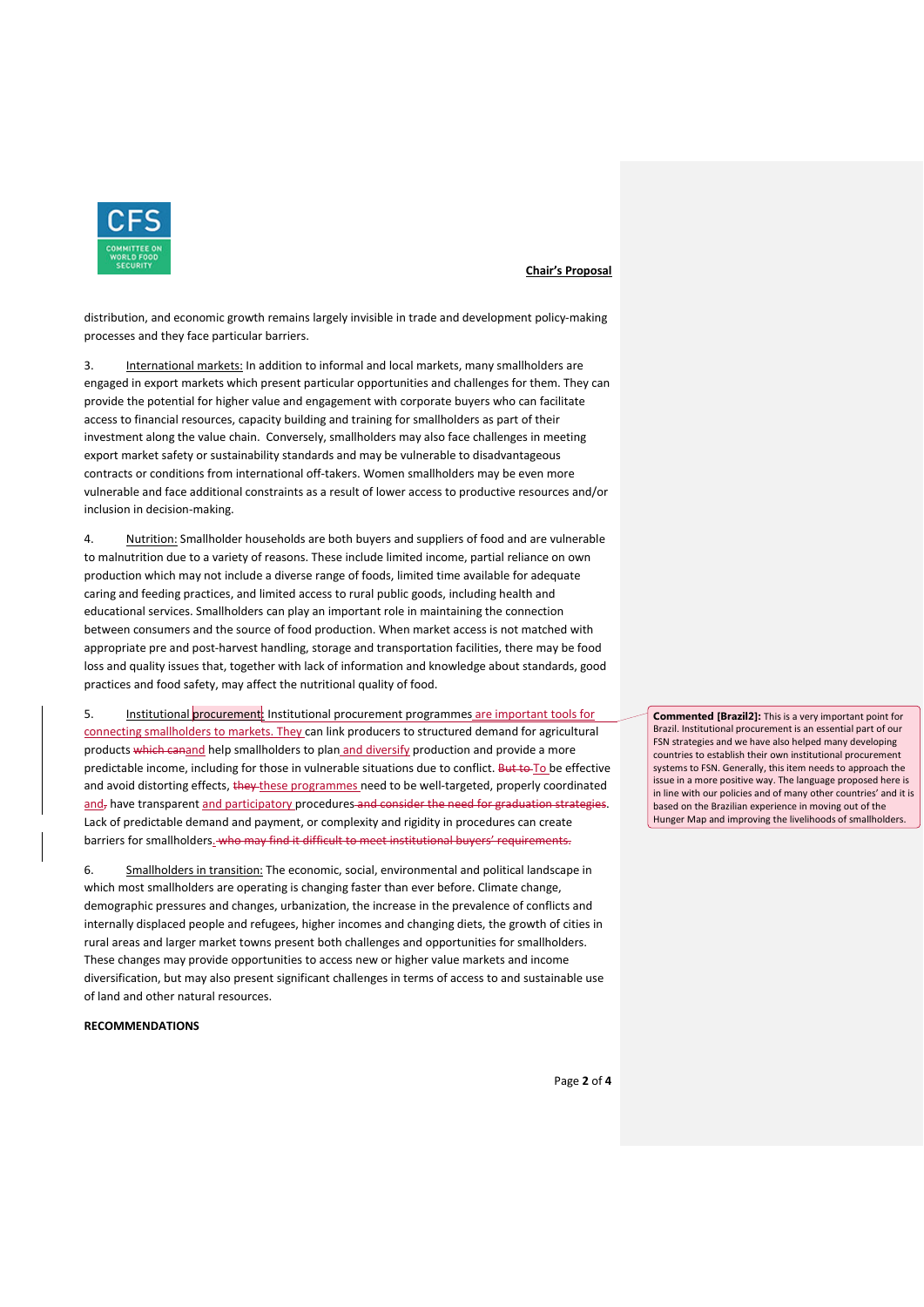

7. The following recommendations aim to address the key challenges and opportunities for improving smallholder access to markets outlined above. They are primarily addressed to governments but many of the recommended actions can be undertaken and advocated by other stakeholders.

ctioning of relevant markets and improve linkages by:

- i. Collecting comprehensive data on local, domestic and informal both rural and urban markets linked to territories to improve the evidence base for policies, including sexdisaggregated data. FAO's Smallholders Dataportrait is one example that could be built on;
- ii. Encouraging transparent pricing of agricultural productsa more beneficial market environment for smallholders, including by addressing the issue of transparent pricing of agricultural products, and giving smallholders access to timely and affordable market information to enable them to make informed decisions on what, when and where to sell;
- iii. Hentifying Promoting opportunities for smallholders to rely on regular and stable demand for agricultural products and for consumers to access locally produced food, including during crises and conflicts;
- iii.iv. Implementing institutional procurement programs that link smallholders' agricultural production to food security and nutrition policies such as food assistance and school feeding;
- iv... Improving procurement procedures through the promotion of off-take agreements with adapted modalities, which include simplified language, waiving of performance bonds, fast, regular and advance payments and manageable quantities and timeframes;
- v.vi. Improving processing and storage facilities and their availability and accessibility across rural and urban areas to enhance quality, nutritional value and food safety, and reduce seasonality of food insecurity and post-harvest losses;
- $\overrightarrow{v}$  i. Encouraging partnerships that empower smallholders along the entire value chain, and provide an equitable role in their negotiation, design and implementation;
- vii.viii. Promoting inclusive participation in local food systems by encouraging local authorities engagement with all interested actors, including consumers and producers;
- viii.ix. Recognizing smallholders' key roles in providing and maintaining environmental resources in order to identify the true cost of food produced;
- $\frac{1}{2}$ . Promoting integrated and balanced approaches between policies dealing with smallholders' access to markets and broader national strategies, such as those on local economic development and rural-urban planning;
- Promoting products with specific quality characteristics, such as products linked to the geographical origin, organic, or products resulting from agroecological approaches, which help local populations to preserve traditional food systems and improve diets;

Build smallholders capacity to engage in all markets, taking into consideration gender and agespecific capacity needs, by:

**Commented [Brazil3]:** It is very important to keep the reference to agroecological approaches, which was in the Zero Draft.